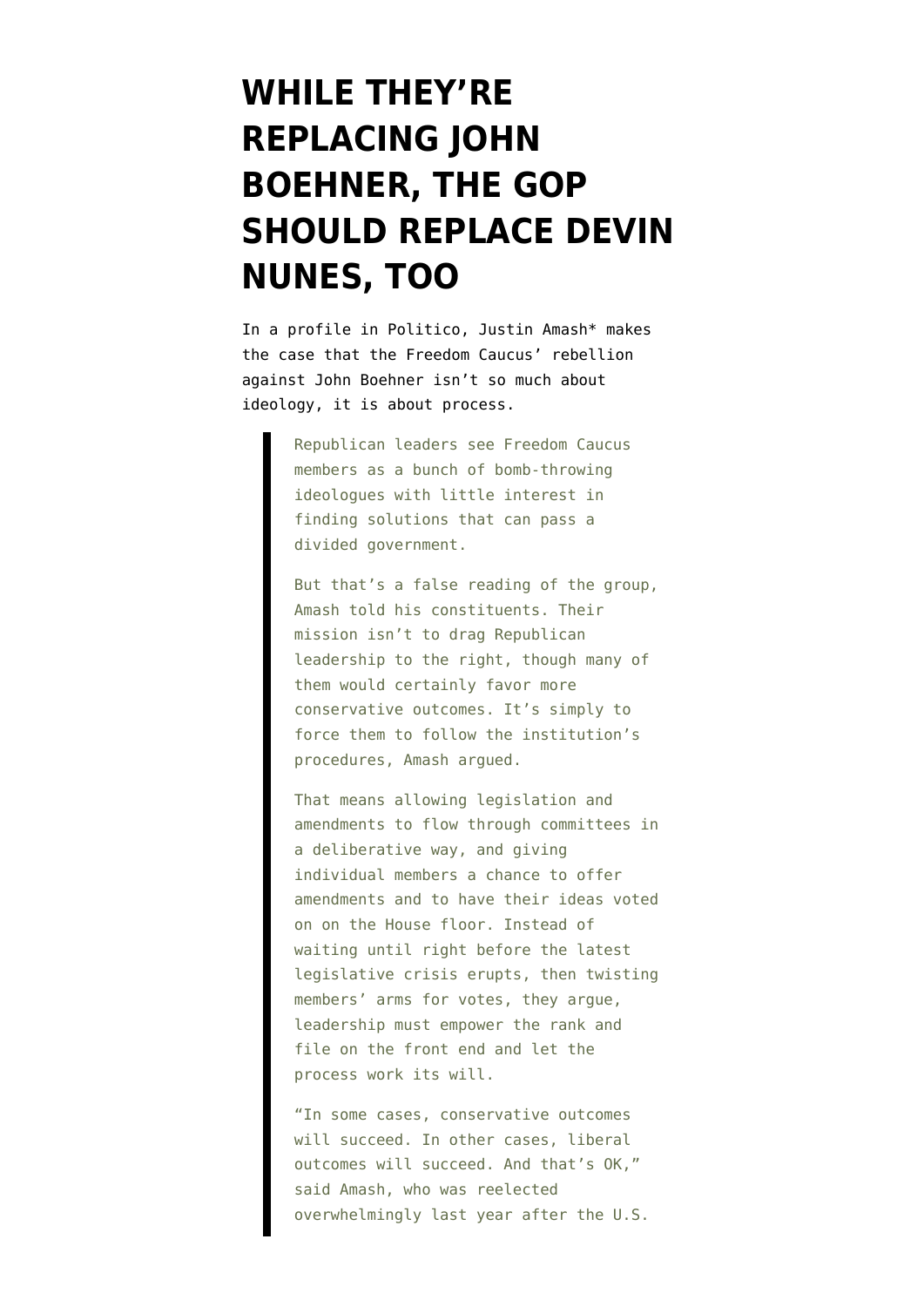Chamber of Commerce backed his Republican primary rival. "We can have a House where different coalitions get together on different bills and pass legislation. And then we present that to the Senate and we present it to the White House.

The truth lies somewhere in-between. After all, [8 of the 21 questions](http://www.politico.com/f/?id=00000150-49be-d501-ab5d-6dbf7cd70000) the FC posed to potential Speaker candidates are ideological in nature, hitting on the following issues:

- Obamacare
- Budget and appropriation resolution reform
- Ex-Im bank
- **Highway Trust Fund**
- Impeaching the IRS Commissioner
- [First Amendment Defense Act](https://www.congress.gov/bill/114th-congress/house-bill/2802)

Admittedly, even some of those — the financial ones — are procedural, but there are some key ideological litmus tests there.

Of the remaining 21 questions, 3 pertain to use of NRCC resources, 4 pertain to conference makeup, and 6 have to do with process. In other words, this block of members wants to end the systematic exclusion of their members from leadership and other positions and the systematic suppression of legislation that might win a majority vote without leadership sanction.

And while I certainly recognize that some of these process reforms — again, especially the financial ones — would likely lead to more hostage taking, I also think such reforms would also make (as one example) stupid wars and surveillance less likely, because a transpartisan majority of the House opposes many such things while GOP leadership does not (Nancy Pelosi generally opposes stupid surveillance and wars but also usually, though not always, does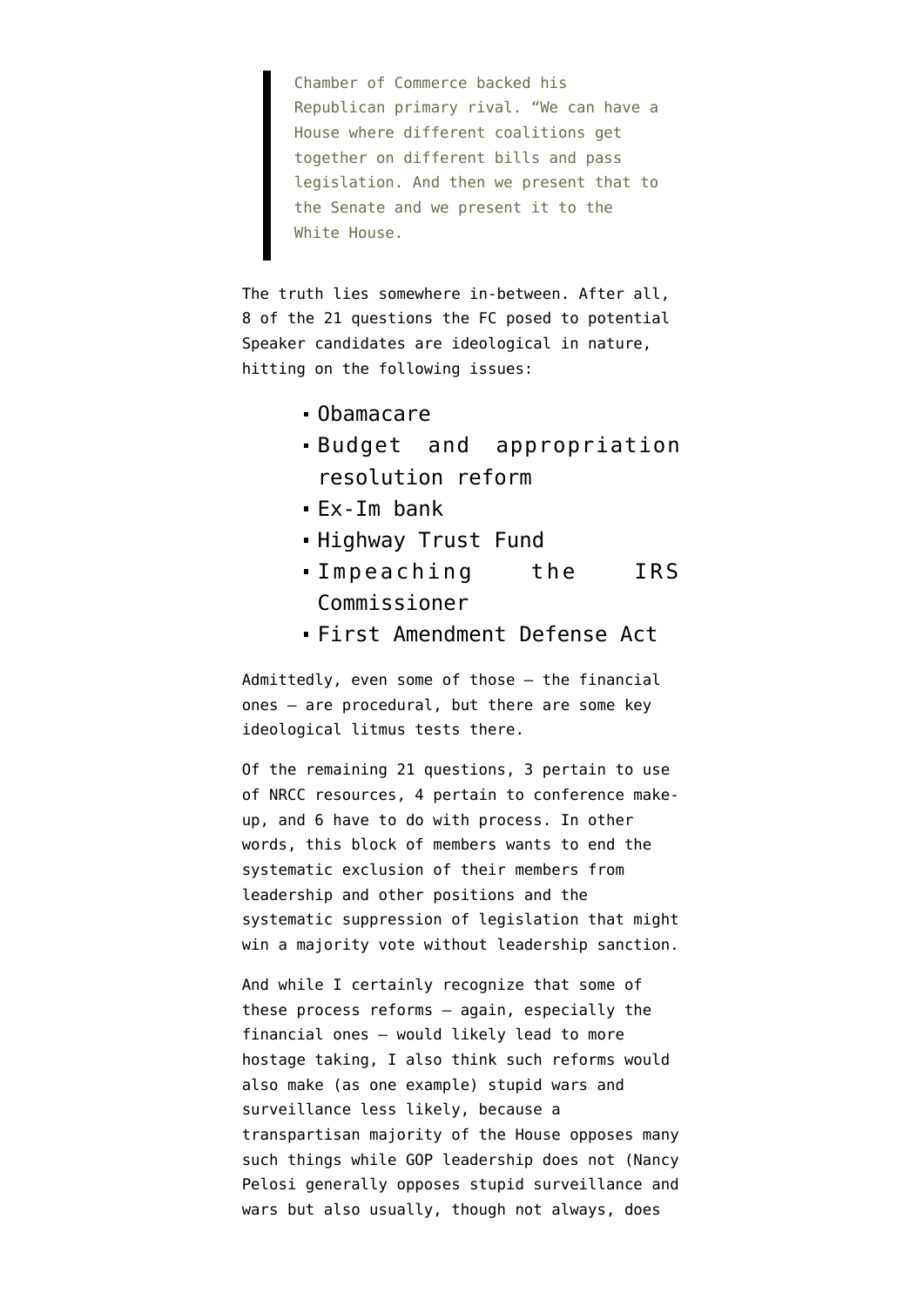the bidding of the President).

The [Yoder-Polis Act](https://www.congress.gov/bill/114th-congress/house-bill/699/cosponsors), an ECPA reform bill supported by 300 co-sponsors, is an example of worthy legislation that has long been held up because of leadership opposition.

While making the case for reform, though, I'd like to make the suggestion for another: to boot Devin Nunes, the current Chair of the House Intelligence Committee. According to the [House](http://www.gop.gov/114th-rules/) [Republican rules,](http://www.gop.gov/114th-rules/) the only positions picked by the Speaker are Select Committee Chairs, which would include Nunes and Benghazi Committee Chair Trey Gowdy (the latter of whom seems to be taken care of with [Republican after Republican now](http://www.cnn.com/2015/10/14/politics/hillary-clinton-benghazi-committee/) [admitting](http://www.cnn.com/2015/10/14/politics/hillary-clinton-benghazi-committee/) the committee is just a hack job, though if the FC wants to call for Richard Hanna to take over as Chair to shut down this government waste, I'd be cool with that too).

But with Boehner on his way out, it seems fair to suggest that Nunes should go too. While Nunes [was actually better on Benghazi than his](https://www.emptywheel.net/2015/03/05/maybe-petraeus-plea-deal-is-more-interesting-to-the-benghazi-report-than-hillarys-emails/) [predecessor](https://www.emptywheel.net/2015/03/05/maybe-petraeus-plea-deal-is-more-interesting-to-the-benghazi-report-than-hillarys-emails/) (raising questions about the CIA's involvement in gun-running), he has otherwise been a typical rubber stamp for the intelligence community, [rushing to pass info-sharing](https://www.emptywheel.net/2015/09/11/why-is-devin-nunes-rushing-to-give-more-data-to-hack-tastic-department-of-energy/) with Department of Energy even while commenting on their shitty security practices, and [pitching](https://www.emptywheel.net/2015/03/25/devin-nunes-thinks-congress-needs-more-classified-briefings-to-understand-phone-dragnet/) [partisan briefings](https://www.emptywheel.net/2015/03/25/devin-nunes-thinks-congress-needs-more-classified-briefings-to-understand-phone-dragnet/) to give the IC one more opportunity to explain why the phone dragnet was more useful than all the independent reviews say it was.

The Intelligence Community has lost credibility since 9/11, and having a series of rubber stamp oversight Chairs (excepting Silvestre Reyes, who was actually reasonably good) has only exacerbated that credibility problem. So why not call for the appointment of someone like former state judge Ted Poe, who has experience with intelligence related issues on both the Judiciary and Foreign Relations Committees, but who has also been a staunch defender of the Constitution.

Hostage taking aside, I'm sympathetic to the